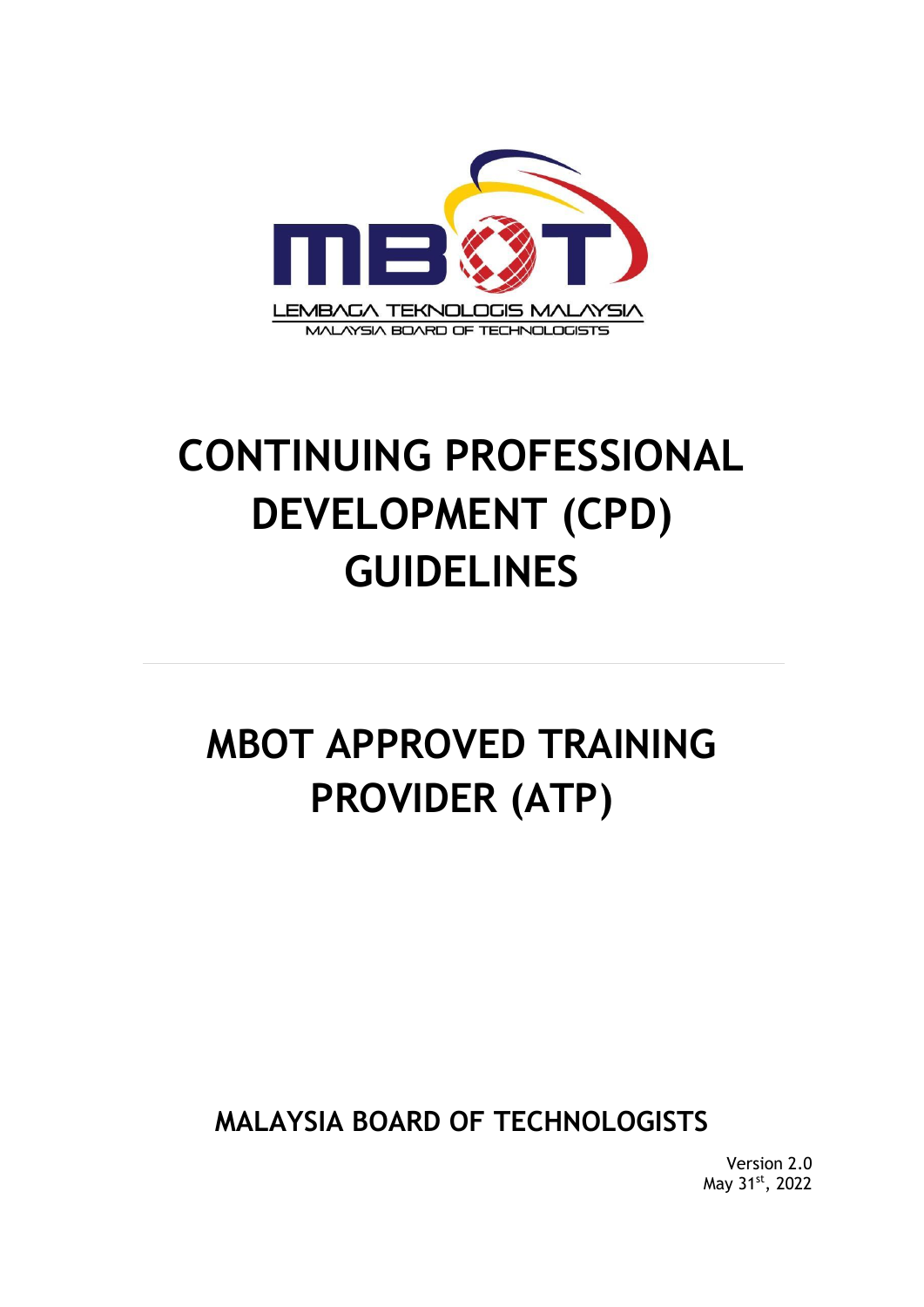## **A. RATIONALE OF CONTINUING PROFESSIONAL DEVELOPMENT (CPD)**

In accordance with Section 25(1) of Technologists and Technicians Act 2015 (Act 768), the Board has hereby determined the fulfillment of Continuing Professional Development (CPD) as the condition for the certificate of registration's renewal for Professional Technologists or Certified Technicians.

The condition set forth by the Board is in conformance with Section 5(c) of Act 768 whereby the Board shall have the function to provide facilities for the promotion of education and training and to hold or cause to be held, professional development programmes for registered persons to further enhance their knowledge relating to their professions.

MBOT promotes lifelong learning through the implementation of Continuing Professional Development (CPD). In MBOT, CPD is essential to renew the certificate of registration for Professional Technologists and Certified Technicians only. CPD is counted by hours and can be obtained through CPD activities.

#### **B. CPD GUIDELINE FOR MBOT APPROVED TRAINING PROVIDERS (ATP)**

#### **1.0 INTRODUCTION**

1.1 MBOT Approved Training Provider (ATP) refers to the company, organization, cooperatives or any other institutions that provide education and training for the purpose of institutional lifelong learning. In general, ATP are allowed to deliver programs that may result in participants earning Continuing Professional Development (CPD) hours.

#### **2.0 CRITERIA FOR TRAINING PROVIDERS**

2.1 Training providers registered MBOT ATP must meet the following criteria: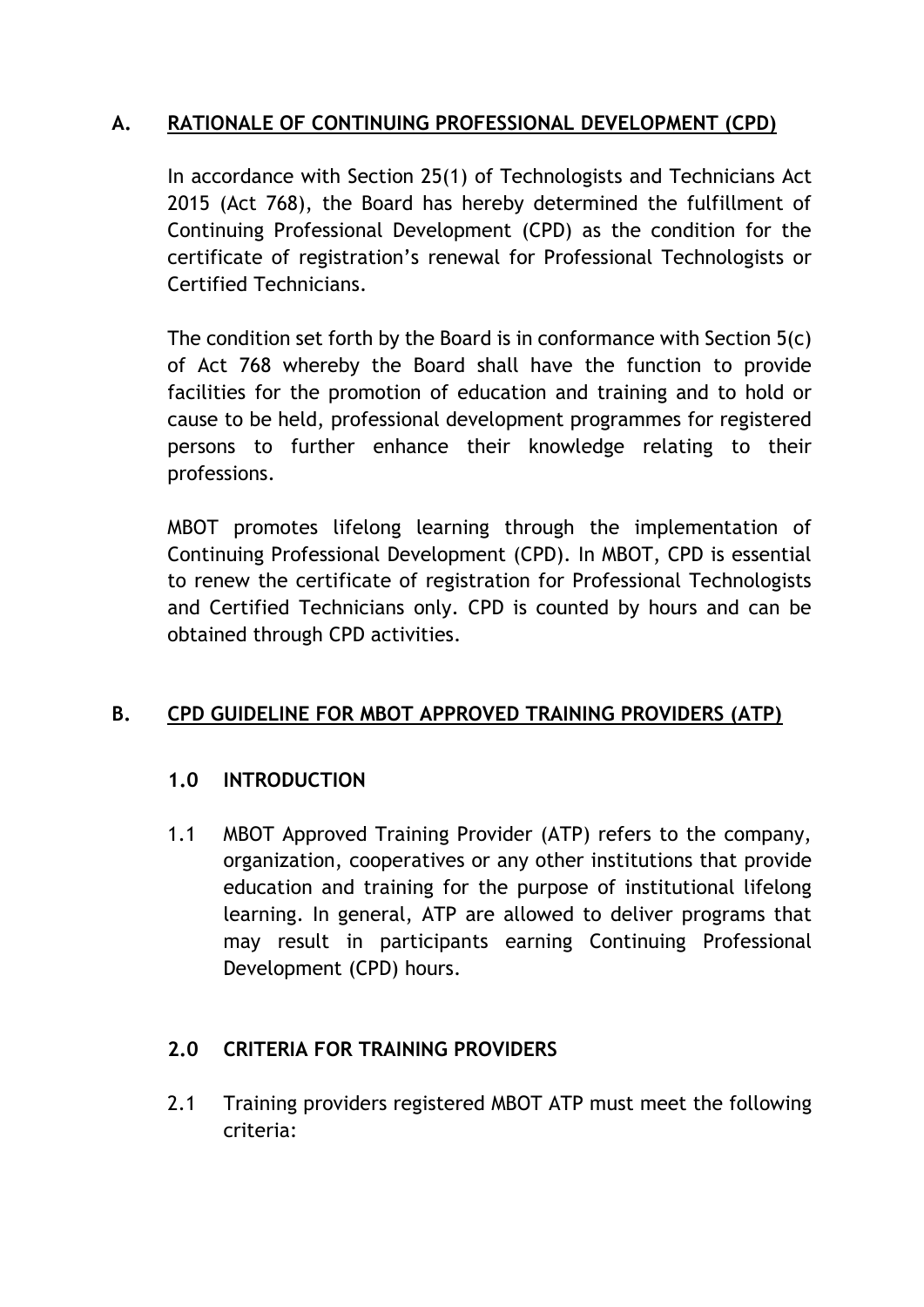## **1) Company Registration**

- a. Company registered or incorporated under Suruhanjaya Syarikat Malaysia (SSM).
- b. Association/ NGO.
- c. Industry based Training Centre.
- d. Cooperatives registered under Suruhanjaya Koperasi Malaysia.
- e. Government/ Semi-Government Institution.

## **2) Appointment of Ts. & Tc. in MBOT ATP**

Starting in 2022, each MBOT ATP must have at least **one (1)**  Professional Technologist (Ts.) or a Certified Technician (Tc.) with full-time status, or **two (2)** Professional Technologists (Ts.) or Certified Technicians (Tc.) appointed as associate partners.

\*\*If the current registered MBOT ATP has not met the requirements, they are allowed to attach proof of appointment not later than **31st December 2022** via email at **cpd@mbot.org.my**.

## **3) Annual Fee**

All MBOT ATP are required to pay an annual fee of **RM150** for one (1) year validity period commencing in 2022.

## **3.0 APPLICATION OF CPD REQUIREMENT**

## **3.1 Submission of Application CPD Program**

The application for the CPD program can be submitted after the registration as MBOT Approved Training Provider (ATP). Any ATP who wishes to apply for the application have to submit the application at least **two (2)** weeks before the proposed date of said CPD program.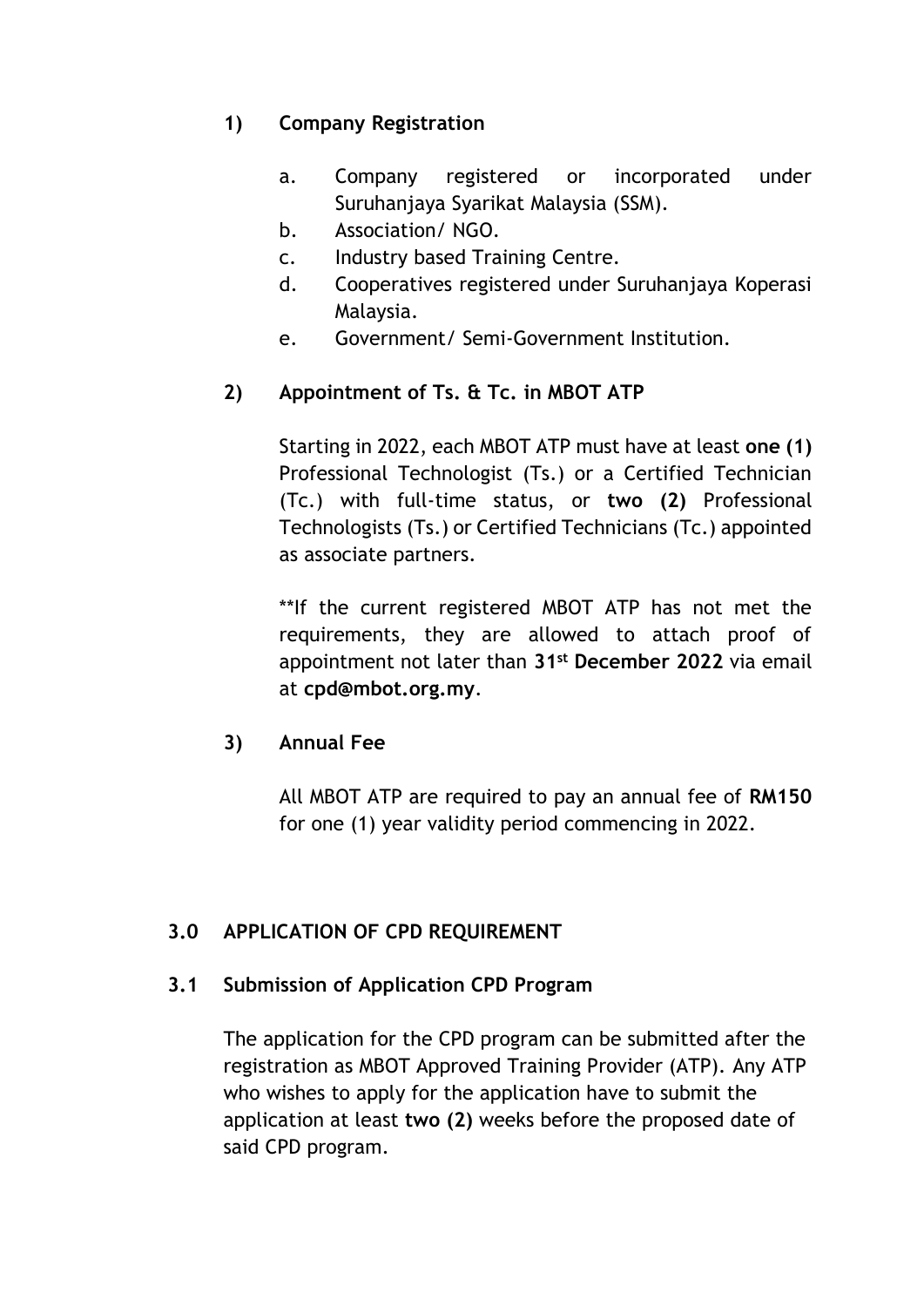## **3.2 Processing**

- 1) The Secretariat will table the application to MBOT Quality, Education and Training Committee for approval.
- 2) The Secretariat will notify the ATP upon approval of the decision by the Committee.

## **3.3 Renewal**

- 1) The validity period for each programme is valid in the current year subject to the conditions set by the Board from time to time.
- 2) ATP needs to renew and submit new application form after the expiration of the approval period or if needed.

## **4.0 BENEFIT OF BEING MBOT ATP**

- **4.1** Enrolling as a training provider that is recognized by MBOT has the following advantages:
	- 1) The details of CPD Programme approval may be used for promotional purposes by the ATP. Approved programme will displayed in MBOT website and CPD System portal.
	- 2) ATP is allowed to include the following phrase on their promotional material. (E.g.: "MBOT CPD Approved: 6 CPD hours").
	- 3) The potential to get wider program participants including MBOT registrants, Technology Expert Panel (TEP), Government Organizations & Industries.
	- 4) To establish collaboration with industry players & stakeholders in producing world-class Technicians & Technologists.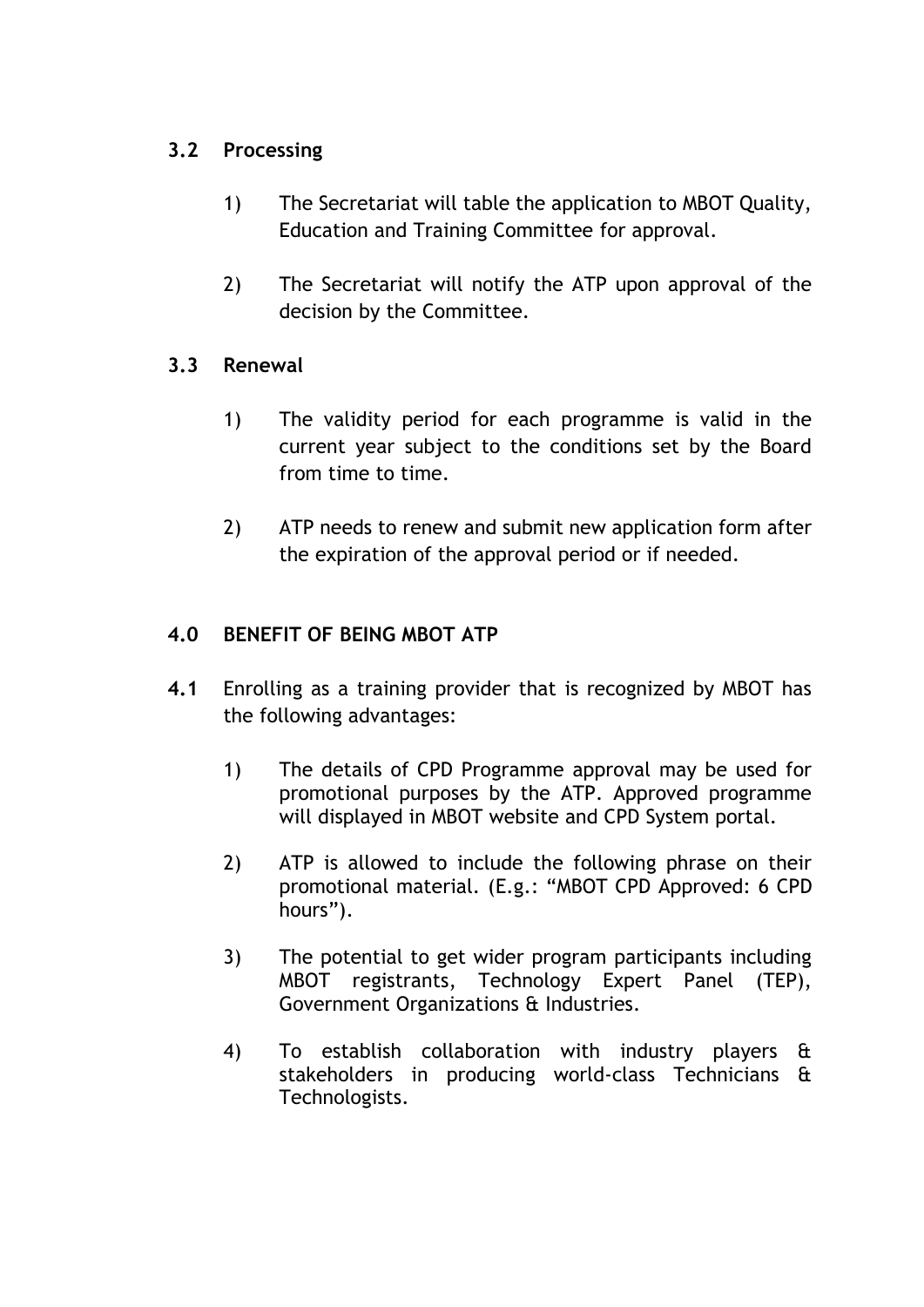#### **5.0 RESPONSIBILITIES OF MBOT ATP**

- **5.1** Enrolling as a training provider that is recognized by the MBOT must follow the following role:
	- 1) The reviewing and screening on the application will be based on the documents submitted or any physical inspection conducted by MBOT Secretariat.
	- 2) ATP needs to display professionalism to ensure that the programmes provided are of quality while maintaining the ethics and good name of MBOT.
	- 3) ATP must notify the secretariat if there is any change of premises or change of details programmes.
	- 4) Approval of the application will be void by itself without any notice if there are any changes in terms of content of the program.
	- 5) Please be advised that ATP is permitted to use the MBOT's logo for the approved event only.
	- 6) Please contact the Secretariat or Corporate Communication Unit of MBOT if have any further enquiry regarding the promotional material.
	- 7) The Board shall reserve any other provision to improve the above-mentioned procedures from time to time.

## **6.0 CORRESPONDENCE**

All correspondence relating to CPD should be addressed to:

**Secretariat** Malaysia Board of Technologists (MBOT) A1-3-3, Ayer@8, Jalan P8G, Presint 8 62250, Putrajaya Tel: +03-8800 6268 Fax: +603-8800 6208 Email: cpd@mbot.org.my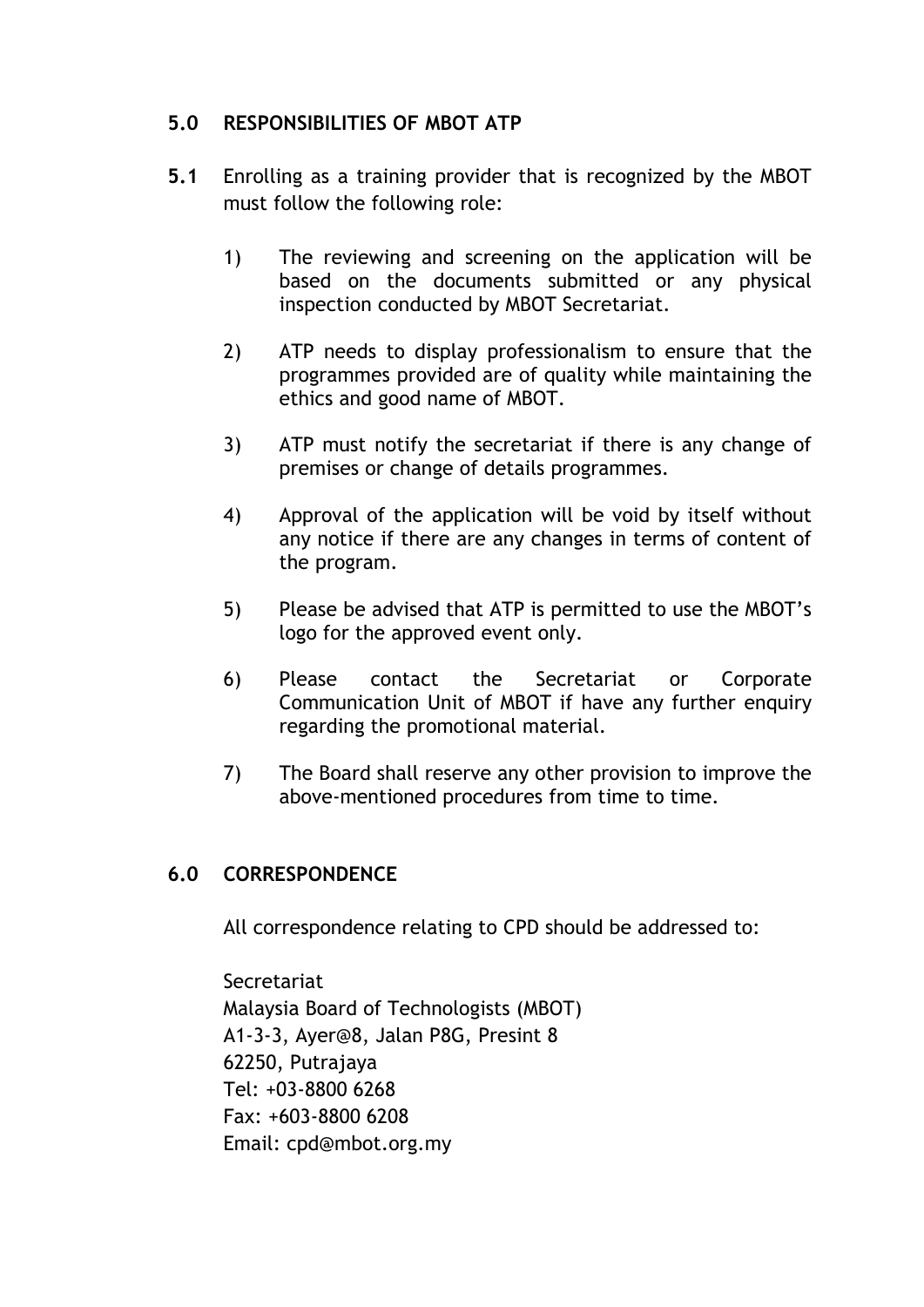## **C. TYPES OF CPD ACTIVITIES**

|  |  | The CPD hours can be obtained from the following recognised CPD activities: |
|--|--|-----------------------------------------------------------------------------|
|  |  |                                                                             |

| <b>CPD</b><br>Code | <b>CPD Activity</b>                               | <b>Criteria / Explanatory Notes</b>                                                                                                                                                                                                                            | <b>CPD Hours</b><br><b>Granted</b>                     | <b>Remarks</b>                                                                                                                      |
|--------------------|---------------------------------------------------|----------------------------------------------------------------------------------------------------------------------------------------------------------------------------------------------------------------------------------------------------------------|--------------------------------------------------------|-------------------------------------------------------------------------------------------------------------------------------------|
| A <sub>1</sub>     | Formal &<br>Informal<br>Education                 | <b>Formal Education:</b><br>This include participation in<br>activities that lead to gaining<br>academic/professional<br>qualifications and attendance at<br>structured learning activities.<br>(E.g.: Diploma/ Advanced<br>Diploma/ Degree/ Master's/<br>PHD) | 10 CPD Hours                                           | Maximum 12<br><b>CPD Hours</b>                                                                                                      |
|                    |                                                   | <b>Informal Education:</b><br>This activity run by a recognised<br>institution or training provider<br>covering<br>specific<br>technical<br>subject's,<br>specific<br>sector<br>subjects or generic training.<br>(E.g.: Courses/ Training/<br>Workshop)        | <b>Actual Contact</b><br><b>Hours</b>                  | Maximum 30<br><b>CPD Hours for</b><br>Professional<br>Technologist<br>Maximum 20<br><b>CPD Hours for</b><br>Certified<br>Technician |
| A2                 | Congress/<br>Conference/<br>Seminar/<br>Symposium | Must be within related field/<br>core business (Local &<br>International).<br>A conference should:<br>(i) Contain plenary lectures/<br>symposia.<br>(ii) Allow presentation of free<br>communication/poster,<br>etc.                                           | Half day<br>(3 CPD Hours)<br>Full day<br>(6 CPD Hours) | Maximum 12<br><b>CPD Hours</b>                                                                                                      |
| $\overline{A3}$    | Fellowships/<br>Attachment/<br><b>Study Tour</b>  | Attended fellowships/<br>attachment/ study tour<br>(Include Hands-On & Skills<br>Courses).                                                                                                                                                                     | <b>Actual Contact</b><br>Hours                         | Maximum 8<br><b>CPD Hours</b>                                                                                                       |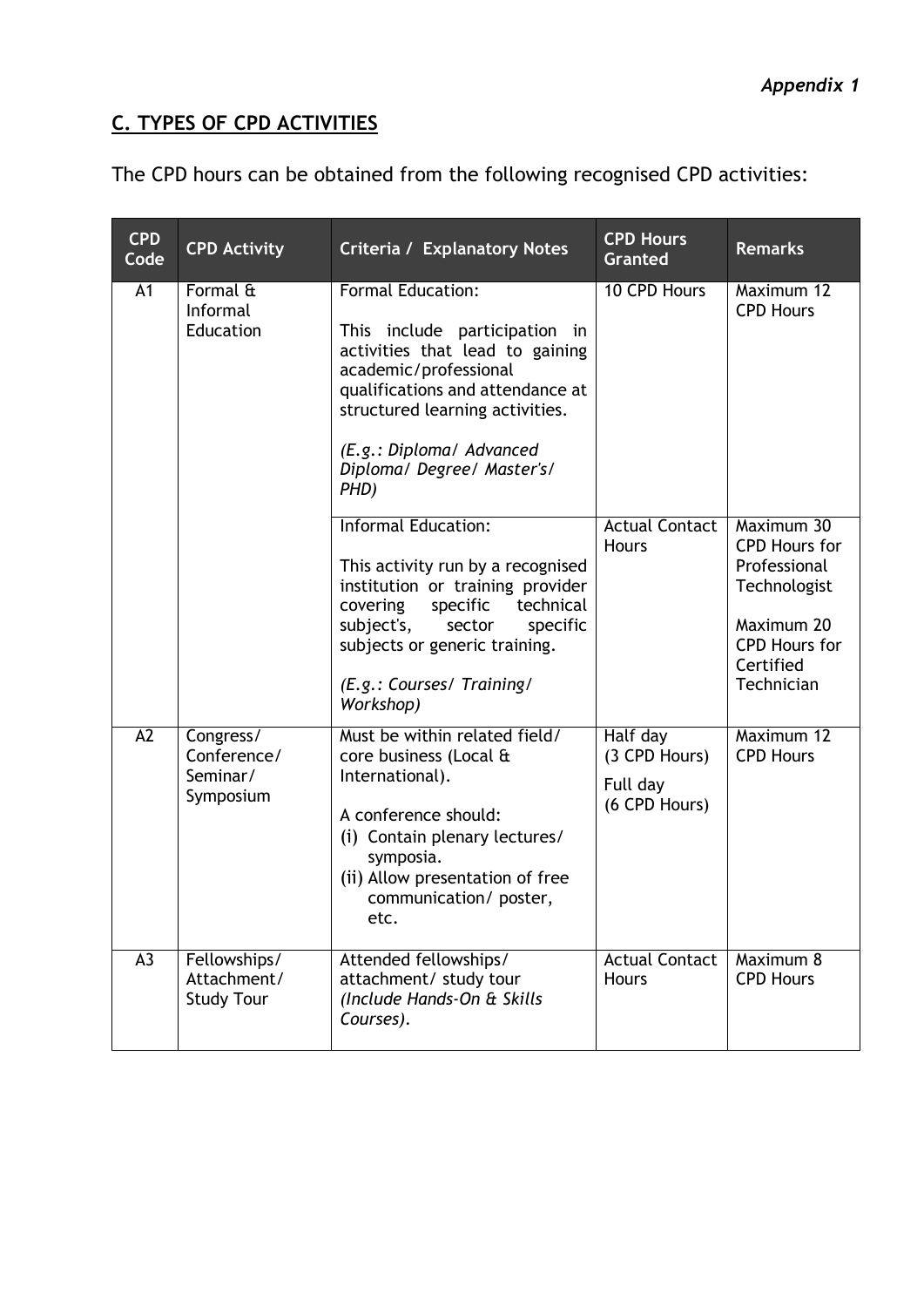| <b>CPD</b><br>Code                                    | <b>CPD Activity</b>                                                                                                 | <b>Criteria / Explanatory Notes</b>                                                                                                                                   | <b>CPD Hours</b><br><b>Granted</b>                                                                            | <b>Remarks</b>                 |
|-------------------------------------------------------|---------------------------------------------------------------------------------------------------------------------|-----------------------------------------------------------------------------------------------------------------------------------------------------------------------|---------------------------------------------------------------------------------------------------------------|--------------------------------|
| A <sub>4</sub>                                        | Committee or<br>Project Member                                                                                      | Involvement as committee or<br>project member for organising<br>a related event/ seminar/<br>conference/ symposium/<br>lecture series etc.                            | Full day<br>(4 CPD Hours)<br>More than 1<br>day<br>(6 CPD Hours)                                              | Maximum 12<br>Hours            |
| A <sub>5</sub>                                        | Meeting                                                                                                             | Attended meeting related to<br>technological and technical<br>profession.                                                                                             | 2 CPD Hours                                                                                                   | Maximum 10<br><b>CPD Hours</b> |
| A6                                                    | <b>Technical Paper</b><br>Presentation at<br>Official Function/<br>Seminar/<br>Meetings<br>(Presenter/<br>Speakers) | Presentation on the following:<br>(i) Plenary lecture/ long<br>paper/ free paper/ short<br>paper.<br>(ii) Poster presentation in<br>related field / core<br>business. | 5 CPD Hours                                                                                                   | Maximum 10<br><b>CPD Hours</b> |
| $\overline{A7}$<br>Articles in<br>Journal/<br>Reports | <b>Publication Of</b><br>Chapters in Book<br>/ Technical                                                            | Indexed/ peer reviewed journal<br>(authors & co-authors).                                                                                                             | Authors<br>(10 CPD Hours)<br>Co-authors<br>(5 CPD Hours)                                                      | Maximum 10<br><b>CPD Hours</b> |
|                                                       |                                                                                                                     | Non - indexed journal/<br>proceeding<br>(authors & co-authors).                                                                                                       | Authors<br>(2 CPD Hours)<br>Co-authors<br>(1 CPD Hours)                                                       | Maximum 2<br><b>CPD Hours</b>  |
|                                                       |                                                                                                                     | Book authors/ chapters in book<br>(authors & co-authors).                                                                                                             | <b>Book Authors</b><br>(10 CPD Hours)<br>Chapters in<br>book<br>(5 CPD Hours)                                 |                                |
|                                                       |                                                                                                                     | Technical reports/ bulletins/<br>techies.                                                                                                                             | Technical<br>reports<br>(5 CPD Hours)<br><b>Bulletins</b><br>(2 CPD Hours)<br><b>Techies</b><br>(5 CPD Hours) | Maximum 10<br><b>CPD Hours</b> |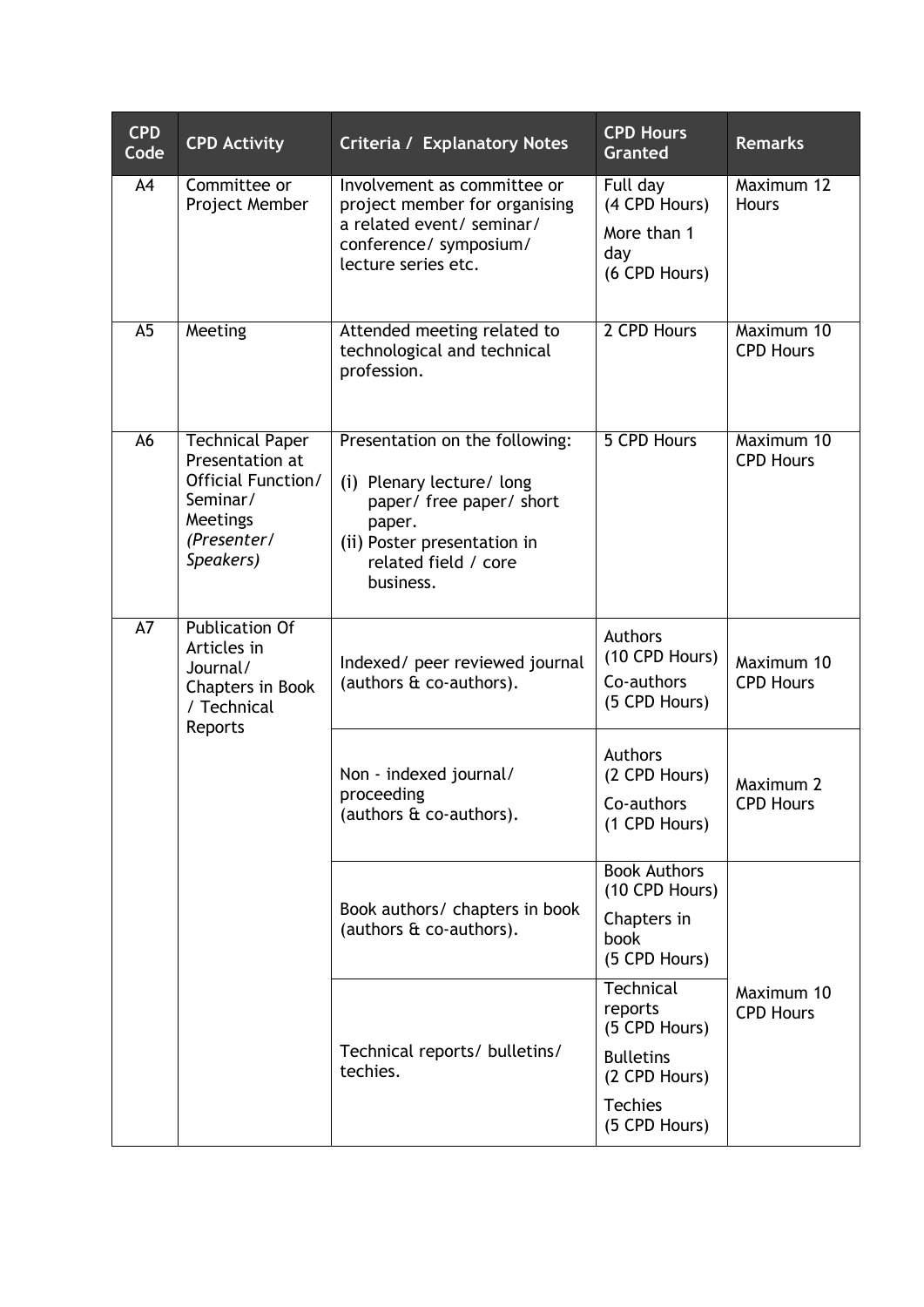| <b>CPD</b><br>Code | <b>CPD Activity</b>                                                                                        | <b>Criteria / Explanatory Notes</b>                                                                                                                                                                | <b>CPD Hours</b><br><b>Granted</b>                                                                                                                   | <b>Remarks</b>                             |
|--------------------|------------------------------------------------------------------------------------------------------------|----------------------------------------------------------------------------------------------------------------------------------------------------------------------------------------------------|------------------------------------------------------------------------------------------------------------------------------------------------------|--------------------------------------------|
| A <sub>8</sub>     | Appointed as<br><b>MBOT's Assessors</b><br>Professional<br>$\bullet$<br>Assessor<br>Panel                  | 1 full day assessment with at<br>least 7 candidates assessed.                                                                                                                                      | 4 CPD Hours                                                                                                                                          | Maximum 10<br><b>CPD Hours</b>             |
|                    |                                                                                                            | Half day assessment with at<br>least 3-7 candidates assessed.                                                                                                                                      | 2 CPD Hours                                                                                                                                          |                                            |
|                    | Accreditation<br>$\bullet$<br>Assessor<br>Panel<br>Accreditation<br>visits                                 | Full Accreditation.                                                                                                                                                                                | 8 CPD Hours                                                                                                                                          | Maximum 15                                 |
|                    |                                                                                                            | Provisional Accreditation.                                                                                                                                                                         | 5 CPD Hours                                                                                                                                          | <b>CPD Hours</b>                           |
| <b>B1</b>          | Contribution for<br>Technology and<br><b>Technical Aspects</b><br>Development                              | (i) Involved with National<br>Occupational Skills Standard<br>(NOSS) development.<br>(ii) Involved with Written<br>Instruction Manual (WIM).                                                       | 5 CPD Hours                                                                                                                                          | Maximum 15                                 |
|                    |                                                                                                            | (i) Appointed Panel<br>Pentauliahan by JPK.<br>(ii) Appointed Panel MQA with<br>related technical and<br>technology.                                                                               | 8 CPD Hours                                                                                                                                          | <b>CPD Hours</b>                           |
| <b>B2</b>          | <b>Online Platform</b><br><b>Related to</b><br>Technical $\bm{\mathop{\mathrm{t}}\nolimits}$<br>Technology | CPD Online Platform that are<br>available for members to attend<br>live or access on demand at a<br>later date.<br>(Eg.: Webinars, Virtual<br>Workshops, Online Training/<br>Courses/ Conferences) | 1 Hours<br>(1 CPD Hours)<br>$2 - 4$ Hours/<br>Half Day<br>(2 CPD Hours)<br>Full Day<br>(4 CPD Hours)<br>More Than 1<br>Day (Maximum<br>10 CPD Hours) | Maximum 10<br><b>CPD Hours</b>             |
| B <sub>3</sub>     | Mentoring/<br>Coaching/<br>Judges/<br>Consultation<br><b>Related to</b><br>Profession                      | Be appointed as mentor, coach<br>and judges for technical and<br>technology related involvement<br>activities.                                                                                     | 5 CPD Hours                                                                                                                                          | Maximum 10<br><b>CPD Hours Per</b><br>Year |